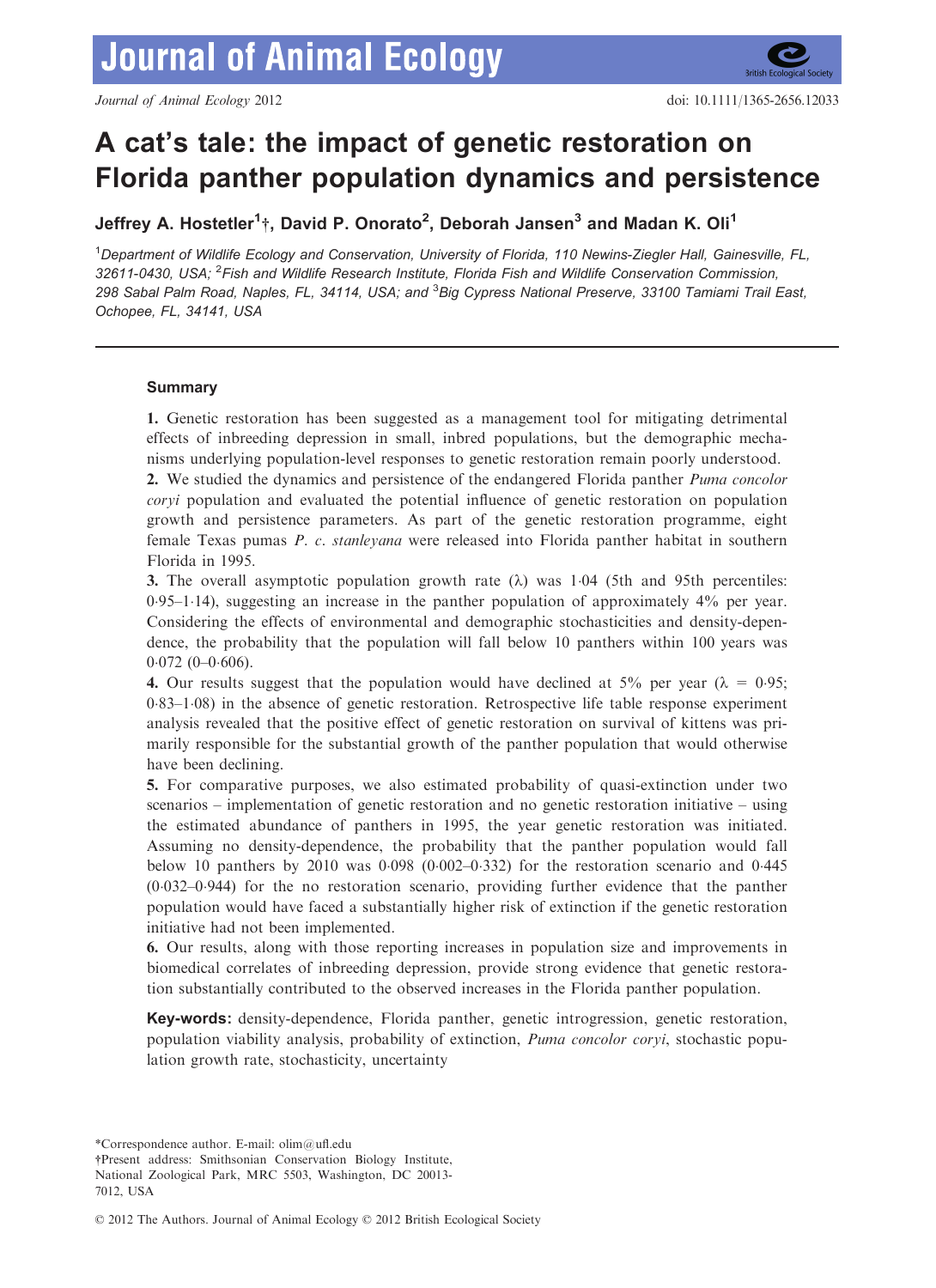## Introduction

Loss of genetic variation and an increase in inbreeding are inevitable in small, isolated populations (Frankham, Briscoe, & Ballou 2002). Many such populations ultimately suffer from inbreeding depression due to reduced heterozygosity and/or increased expression of deleterious recessive alleles (Frankham, Briscoe, & Ballou 2002; Tallmon, Luikart, & Waples 2004; Charlesworth & Willis 2009). Indeed, many field studies have reported that inbreeding leads to reduction in survival (Keller et al. 1994; Liberg et al. 2005; Hostetler et al. 2010), reproduction (Ortego et al. 2007; Charpentier et al. 2008) and, ultimately, fitness (Slate *et al.* 2000; Höglund *et al.* 2002). At the population level, inbreeding depression can reduce population growth rate and increase extinction risk (Nieminen et al. 2001; Haag et al. 2002; Reed, Nicholas, & Stratton 2007; Aguirre & Marshall 2012). Low levels of immigration have been suggested to help alleviate detrimental effects of inbreeding depression (Ingvarsson 2001; Tallmon, Luikart, & Waples 2004). Improvements in fitness of inbred populations from natural or experimentally induced immigration of genetically divergent individuals (known variously as genetic rescue, genetic restoration and genetic introgression; Tallmon, Luikart, & Waples 2004) has been successful in enhancing demographic performance of several wildlife species (Westemeier et al. 1998; Vilà et al. 2003; Madsen, Ujvari, & Olsson 2004; Hogg et al. 2006).

The endangered Florida panther Puma concolor coryi exemplifies the challenges faced by small populations that are genetically and demographically isolated from other conspecific populations. Once widely distributed throughout the south-eastern US, panthers currently occur in a single, isolated population in south Florida (Onorato et al. 2010). After a remnant population of panthers was documented in 1972, a sustained research programme initiated in 1980 revealed that the population had declined to fewer than 20–25 adults (McBride et al. 2008). Furthermore, it became evident that the population was characterized by a low level of genetic variation and suffered from a plethora of morphological and biomedical abnormalities including atrial septal defects, cryptorchidism and low sperm count and quality (Roelke, Martenson, & O'Brien 1993; Barone et al. 1994; Culver et al. 2000). These abnormalities were thought to be indicative of inbreeding depression and ultimately led to the recommendation that genetic restoration might help alleviate these issues (Seal & Lacy 1994). This was a controversial recommendation (Maehr & Caddick 1995), but one that was implemented following vigorous debate and careful planning (Seal & Lacy 1994; Hedrick 1995; Beier et al. 2003). As part of this programme, eight female Texas pumas P. c. stanleyana were released into Florida panther habitat in south Florida in 1995, a process that would in essence mimic gene flow that historically occurred between the subspecies. Since 1995, panther abundance has increased substantially (McBride et al. 2008), genetic variation has increased and the frequency of documented biomedical abnormalities has declined (Johnson et al. 2010). Recent studies suggest that age-specific survival rates were generally higher for admixed panthers than those for canonical (or pure) Florida panthers (Hostetler et al. 2010; Benson et al. 2011), but that admixed females did not have reproductive advantages (Hostetler et al. 2012b). Nonetheless, the role of the genetic restoration in observed demographic responses has been debated (Creel 2006; Maehr et al. 2006; Pimm, Bass, & Dollar 2006a; Pimm, Dollar, & Bass 2006b), and the demographic mechanisms underlying the observed population growth remain uncertain.

Concerns regarding persistence of the Florida panther population have led to several population viability analyses (PVA) (Maehr et al. 2002; Root 2004). After a thorough evaluation, a Scientific Review Team (SRT; commissioned by the Florida Fish and Wildlife Conservation Commission and U. S. Fish and Wildlife Service to review Florida panther science), noted that previous PVAs were based on unreliable estimates of demographic parameters, required too many arbitrary assumptions, performed insufficient sensitivity analyses, and used 'consensus' approaches to determine parameter values and model structure (Beier et al. 2003, 2006). The SRT recommended rigorous analyses of available data to estimate demographic parameters and to perform demographic analyses using those empirically estimated parameters. Now that statistically rigorous estimates of demographic parameters for the Florida panther are available (Hostetler et al. 2010, 2012b; Benson et al. 2011), the most appropriate next step is to use those parameters for a thorough assessment of the Florida panther population dynamics and persistence.

Our goal was to investigate whether and to what extent genetic restoration contributed to the observed population growth and to discern demographic mechanisms underlying the improvements in population growth and persistence parameters following the restoration. Specifically, we: (i) estimated deterministic and stochastic population growth rates for Florida panthers; (ii) performed prospective sensitivity analyses and quantified the elasticity of deterministic and stochastic population growth rates to vital demographic parameters; (iii) estimated probability of extinction and distribution of extinction times; (iv) estimated deterministic population growth rate for a hypothetical population of canonical panthers; (v) decomposed the observed difference in population growth rate between the overall population post-restoration and the canonical panther population, using a retrospective lifetable response experiment analysis; and (vi) estimated probabilities of extinction between 1995 and 2010 for scenarios with and without genetic restoration. We explicitly address two sources of uncertainties that are frequently ignored (i.e. parametric and model selection uncertainty) and three factors that influence dynamics and persistence of small populations (i.e. environmental stochasticity, demographic stochasticity and density dependence).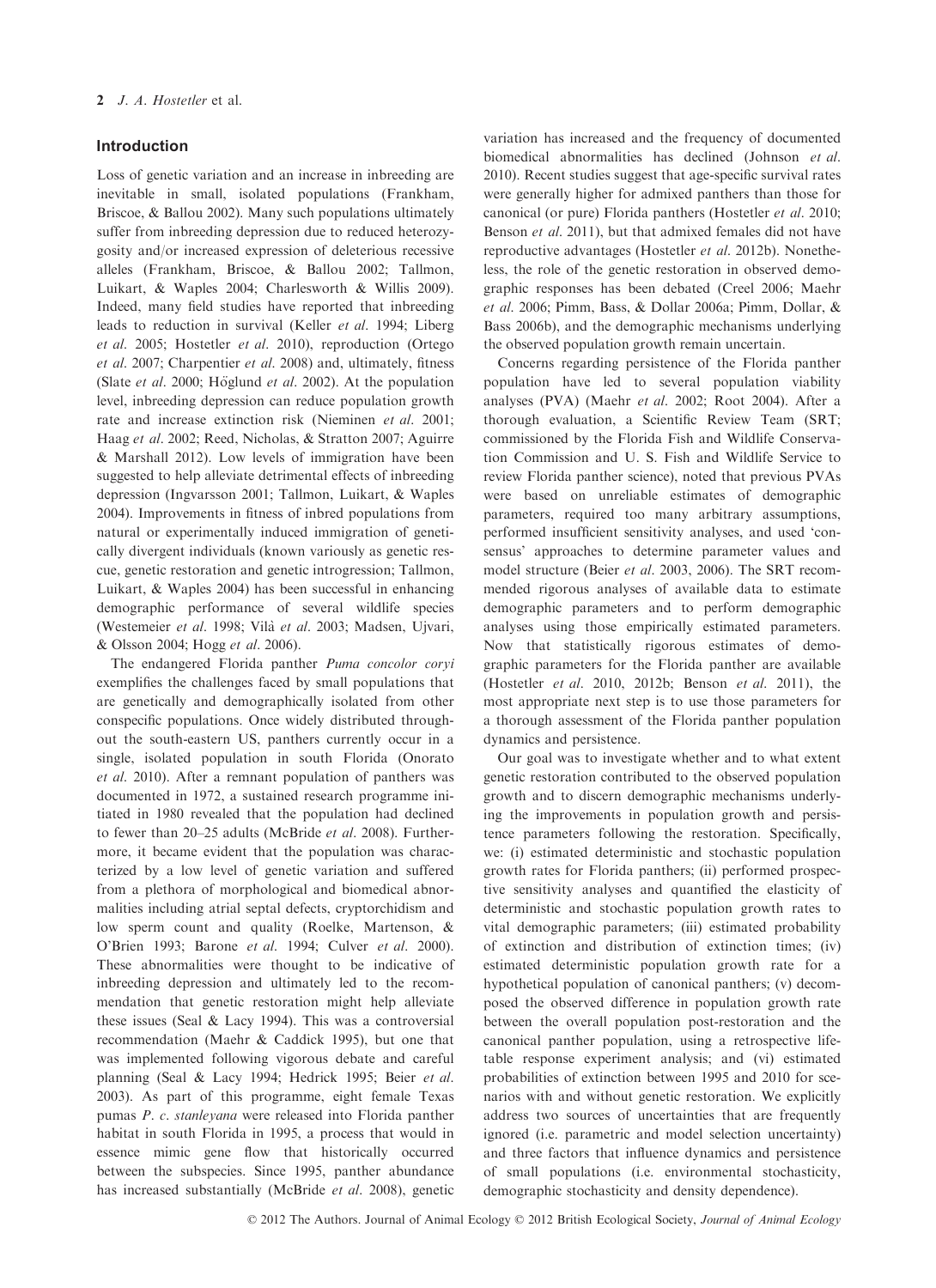# Materials and methods

#### field and genetic methods

Since 1981, Florida panthers have been treed, captured, radio-collared and tracked by biologists from the Florida Fish and Wildlife Conservation Commission (FWC) and National Park Service (NPS) using methods described previously (Belden et al. 1988; Land et al. 2008; Onorato et al. 2011). Starting in 1995, Florida panther kittens from radio-collared females were counted, sexed and PIT tagged at the den; some kittens were subsequently recaptured alive or recovered dead as described previously (Land, Garman, & Holt 1998; Benson, Lotz, & Jansen 2008; Hostetler et al. 2010).

We divided female panthers into four age categories: kittens (age  $0-1$  year), sub-adults (age  $1-2.5$  years), prime adults (age 2.5–10 years), and older adults (age  $\geq$  10 years). Male age categories were the same except that sub-adult panthers became prime adult at age 3.5 years. Age of captured panthers was known for those captured and tagged as kittens; when exact age was not known, it was estimated based on tooth wear and pelage characteristics (Ashman & Greer 1976). The effect of potential error in estimates of age on parameter estimates was previously reported to be insubstantial (Benson et al. 2011).

Genetic samples for Florida panthers were analysed using 23 microsatellite loci to delineate genetic heritage of individuals (see Johnson et al. 2010 for analytical details). These data permitted us to categorize panthers as canonical (individuals representative of the population prior to genetic restoration) or as products of the genetic restoration process (e.g. F1 admixed, backcrosses).

## population model structure and deterministic demographic analyses

For deterministic and stochastic demographic analyses, we used age-structured matrix population models focusing on the female segment of the population (Caswell 2001). We assumed that female panthers can live until age 185 years, which corresponds to the estimated age of the oldest radio-collared female in this study (186 years). We also assumed female panthers can reproduce until age 185 years. However, the probability of successful reproduction by older adults was very low (Hostetler et al. 2010); this was because of the fact the oldest female panther in our data set that reproduced was age 11 years. Therefore, the population projection matrix had dimensions  $19 \times 19$ , and was of the form:

|                | $\begin{matrix} F_2^t \\ 0 \end{matrix}$ | $\frac{1}{2}$ . $\frac{1}{2}$ |              |  |
|----------------|------------------------------------------|-------------------------------|--------------|--|
| $\overline{0}$ | $P_2^t$                                  |                               |              |  |
|                |                                          |                               |              |  |
|                | 0                                        |                               | $\mathsf{D}$ |  |

1945; Caughley 1977; Caswell 2001). Details on estimation of  $P_i$ 's and  $F_i$ 's and vital demographic parameters are presented in Appendix S1.

Genetic restoration and population persistence 3

The asymptotic deterministic annual population growth rate  $(\lambda)$  and elasticity of  $\lambda$  to demographic parameters were estimated using methods described in Caswell (2001). We also estimated generation time  $(T)$  and life expectancy for female panthers starting in age class 1 following Caswell (2001).

## incorporating environmental stochasticity

Environmental stochasticity can substantially affect dynamics and persistence of populations (Tuljapurkar 1989; Caswell 2001; Boyce et al. 2006). Thus, we incorporated environmental stochasticity in demographic parameters for which there was evidence of temporal variation, as indicated by random effect of year-of-study (Hostetler et al. 2010, 2012b; Benson et al. 2011). Temporal variance of litter size was essentially zero, so we did not consider environmental stochasticity for this parameter (Hostetler et al. 2012b). However, there was evidence for environmental stochasticity in age-specific survival probabilities (kitten, sub-adult and adult survival), and age-specific probability of reproduction (Hostetler et al. 2010, 2012b; Benson et al. 2011). We assumed no temporal correlation among the three groups of parameters (survival of kittens, survival of sub-adult and adult panthers and reproduction probabilities); these parameters were estimated using different data sets and statistical methods, and we do not know of any reasonable methods to estimate temporal correlation among them.

# estimating stochastic population growth and elasticities

We used a simulation approach (50 000 time steps) to estimate the stochastic population growth rate or  $log(\lambda_s)$  and elasticity of  $log(\lambda_s)$  to demographic parameters under the assumption of identically and independently distributed (iid) environments (Caswell 2001; Morris & Doak 2002; Haridas & Tuljapurkar 2005). In each time step, estimates of vital demographic parameters were obtained as described in Appendix S1 and a timespecific population projection matrix was compiled and stored. This sequence of 50 000 population projection matrices were then used to estimate  $log(\lambda_s)$  and elasticity of  $log(\lambda_s)$  to mean and standard deviation of demographic parameters as well as overall stochastic elasticities (Tuljapurkar, Horvitz, & Pascarella 2003; Caswell 2005; Haridas & Tuljapurkar 2005). We exponentiated  $log(\lambda_s)$  to obtain finite stochastic population growth rate  $(\lambda_a)$ .

# population viability analysis: estimating extinction parameters

We used a two-sex, age-structured matrix population model and a stochastic simulation approach to PVA, explicitly incorporating two sources of uncertainty (parametric and model selection uncertainty) and three factors that can strongly influence dynamics and persistence of small populations (environmental stochasticity, demographic stochasticity, and density-dependence). Simulation details are provided in Appendix S2, Supporting information.

where  $F$  and  $P$  indicate age-specific fertility and survival rates for female panthers respectively; subscripts indicate age classes and t stands for time-specificity (superscripts do not apply to deterministic demographic analyses; Appendix S1, Supporting information). Because Florida panthers reproduce throughout the year, we used birth-flow methods for estimating  $P_i$ 's and  $F_i$ 's (Leslie

© 2012 The Authors. Journal of Animal Ecology © 2012 British Ecological Society, Journal of Animal Ecology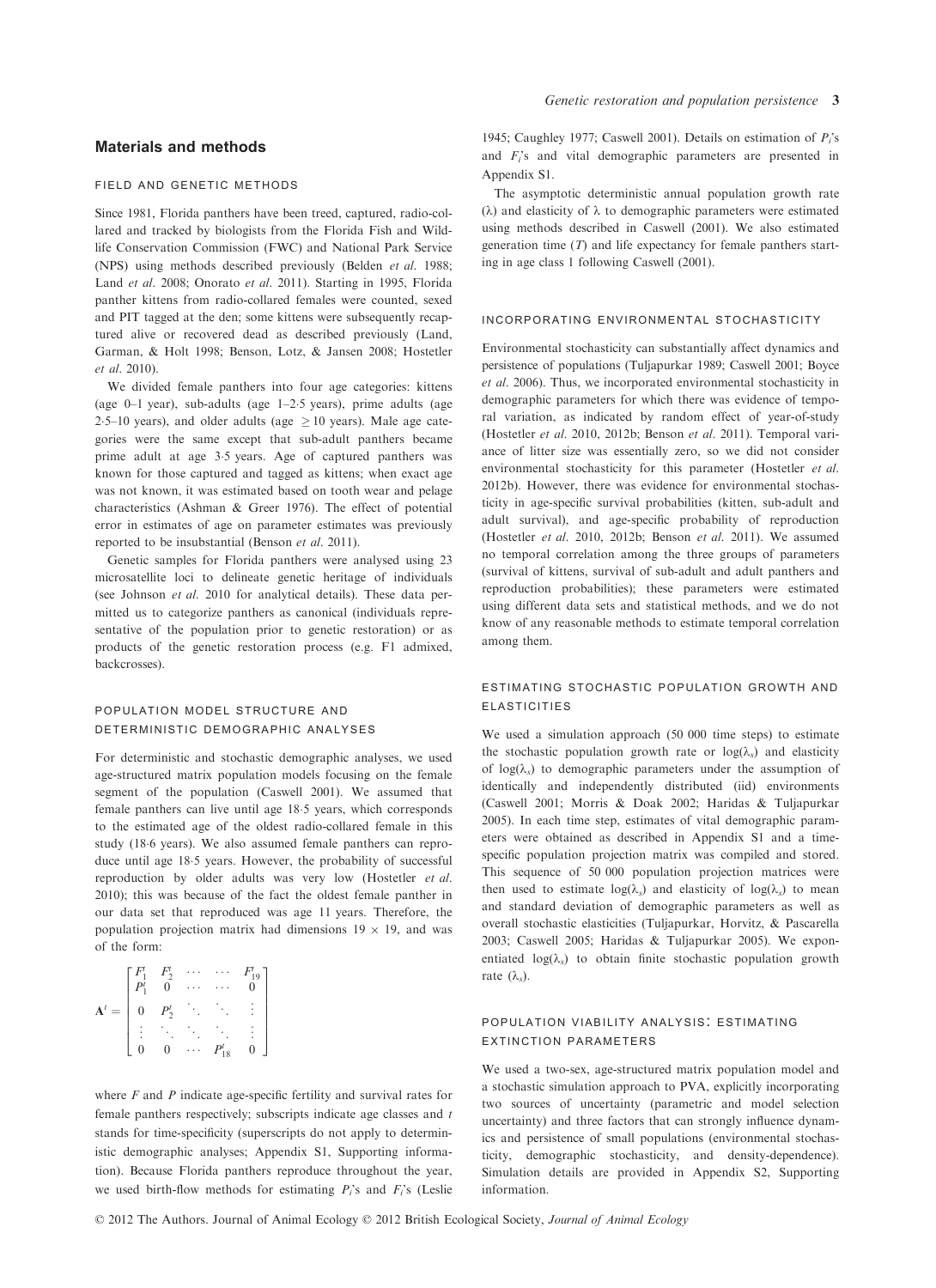## 4 J. A. Hostetler et al.

The two-sex population projection matrix was of the form:

|           | $F_1(N)$<br>$P_1(N)$ |          |                                                                        | $F'_2(N) \cdots \cdots \cdots F'_{19}(N)$<br>0   0                                                                                                 | $\overline{0}$   | $\cdots$<br>. | $\cdots$                                                   |  |
|-----------|----------------------|----------|------------------------------------------------------------------------|----------------------------------------------------------------------------------------------------------------------------------------------------|------------------|---------------|------------------------------------------------------------|--|
|           | $\mathbf{0}$         | $P_2(N)$ | $\mathcal{O}(\mathcal{O}_\mathcal{A})$ . The $\mathcal{O}_\mathcal{A}$ |                                                                                                                                                    |                  |               |                                                            |  |
|           |                      |          |                                                                        |                                                                                                                                                    |                  |               |                                                            |  |
| $A_n^t =$ |                      |          |                                                                        |                                                                                                                                                    |                  | $\cdots$      |                                                            |  |
|           |                      |          |                                                                        | $\begin{array}{ccccccccc} 0 & 0 & \cdots & P_{18}^{t}(N) & 0 & 0 \\ M_{1}^{t}(N) & M_{2}^{t}(N) & \cdots & \cdots & M_{19}^{t}(N) & 0 \end{array}$ |                  |               | $\ldots$ .<br><br><br><br><br><br><br><br><br><br><br><br> |  |
|           | $\theta$             |          |                                                                        | $\overline{0}$                                                                                                                                     | $Q_1^t(N)$       |               |                                                            |  |
|           |                      |          |                                                                        |                                                                                                                                                    |                  | Tan           |                                                            |  |
|           |                      | 0        |                                                                        | 0                                                                                                                                                  | $\boldsymbol{0}$ |               | $\cdots Q_{14}^t(N)$                                       |  |

where  $F_i^t$  (N) and  $P_i^t$  (N) are age- and time-specific fertility and survival rates for female panthers as described previously, except that these rates can now be density-dependent [indicated by  $(N)$ , where  $N$  is total population size at time  $t$ ; see *Incorporating Den*sity-dependence, below];  $M$  is the rate at which male kittens are produced by females of different age classes (assuming 50 : 50 sex ratio), and  $Q$  is age-specific survival of male panthers. We estimated survival probabilities of sub-adult, prime adult, and older adult males ( $Q_{sa}$ ,  $Q_{pa}$  and  $Q_{oa}$ ) using Cox proportional-hazard models as described in Benson et al. (2011, also see Appendix S1). We assumed that male panthers can live up to age 145 years, which corresponds to the estimated age of the oldest radio-collared male in our study (144 years). The population was then projected as:  $n(t + 1) = A_n^t n(t)$ , where  $n(t)$  is the population vector at time  $t$ , and includes age-specific abundance of both male and female panthers. In this modelling framework, males contribute to the population dynamics only via survival.

Environmental stochasticity was incorporated using a simulation approach as described previously. A brief description of how we incorporated density-dependence and demographic stochasticity and estimated extinction parameters follows.

Incorporating density-dependence – There was strong evidence for negative density-dependence in kitten survival, moderate evidence for positive density-dependence in probability of successful reproduction, weak evidence for negative density-dependence in sub-adult and adult survival, and weak evidence for positive density-dependence in litter size (Hostetler et al. 2010, 2012b, Appendix S1). Because density-dependence in demographic parameters and functional form thereof can affect the estimated probability of extinction (Henle et al. 2004; Coulson et al. 2008), we included models that did and did not include the effect of panther abundance on demographic parameters in our simulations, and ran a separate PVA with no density-dependence in demographic parameters.

The annual index of abundance was the minimum count of older kittens (out of the den, but still dependent on their mothers), sub-adult and adult panthers of both sexes (McBride et al. 2008). Since age class 1 in our birth-flow model represents panthers of age  $0.5-1.5$  years, total population size at each time step was the sum of the population vector at time  $t$ .

Most, but not all models in our model sets included densitydependence on demographic parameters, and simulations with density-independent demographic parameters could grow exponentially, leading to very large population sizes. For biological plausibility and computational efficiency, we imposed a ceiling density limit of 1 000 panthers for all simulations. When the population size exceeded 1 000 panthers, we removed panthers proportionally from all age and sex classes to reach a total population size of 1 000.

Incorporating demographic stochasticity – At small population sizes, demographic stochasticity can substantially affect population dynamics and persistence (Caswell 2001; Morris & Doak 2002). We used an individual-based simulation approach (Caswell 2001) to incorporate the effect of demographic stochasticity by applying the time-specific demographic parameters (influenced by environmental stochasticity and/or density-dependence) to the fates of individual panthers. The number of females and males that survived a year in each age class was determined by drawing uniform random numbers between 0 and 1 and comparing them with the annual survival probabilities  $(P_i^t \text{ and } Q_i^t \text{ respectively}).$ We also used an individual-based simulation approach to incorporate the effect of demographic stochasticity on reproductive parameters; details are given in Appendix S1.

When the number of panthers in every sex and/or age class exceeded 20, we did not incorporate demographic stochasticity, but rounded entries of the projected population vector so they could be used with demographic stochasticity (which operates on individuals) the next year (Morris & Doak 2002). This was done to reduce computational burden and because the influence of demographic stochasticity is insubstantial in large populations (Morris & Doak 2002).

Estimating extinction parameters  $-$  We simulated populations for 200 years starting with the 2010 abundance index (100 total panthers), distributed according to stable age and sex distributions. If a simulated trajectory fell below a critical threshold  $(N_{\text{crit}}; \text{ set at } 1, 10 \text{ and } 30 \text{ panthers})$  it was considered extinct or quasi-extinct from that point forward. In addition to probabilities of extinction and quasi-extinction, we were interested in the timing of these events. Therefore, we also noted when each simulation first fell below each  $N_{\text{crit}}$  (extinction and quasi-extinction times; Morris & Doak 2002).

Sensitivity analysis of extinction probabilities – To examine the effects of model parameters on probabilities of extinction, we performed a life stage simulation analysis (LSS; Wisdom, Mills, & Doak 2000; Tinker, Doak, & Estes 2008; Bakker et al. 2009). For the top set of statistical models for demographic parameters (Appendix S1), we ran 1 000 parametric bootstraps of 1 000 simulations (Appendix S2, Supporting information, but without selecting different models), and regressed the intercept and slope parameters that determine the demographic parameter values (Appendix S1) against arcsine square-root transformed probabilities of extinction. We present squared semi-partial correlation coefficients (SSPCC) for each intercept and slope parameter, which quantify a combination of the influence of these parameter on extinction probability, and of the uncertainty in estimates of those parameters (Bakker et al. 2009). Because this approach cannot explicitly incorporate model selection uncertainty, we also performed this analysis using estimates of intercept and slope parameters obtained from the second-best supported statistical model for each group of demographic parameters (Appendix S1).

## incorporating parameter and model selection uncertainty

We incorporated parameter uncertainty into our demographic analyses and PVA via a parametric bootstrap method (Efron & Tibshirani 1993). We estimated a variance-covariance matrix for each set of parameters: (i) kitten survival (on logit scale); (ii) sub-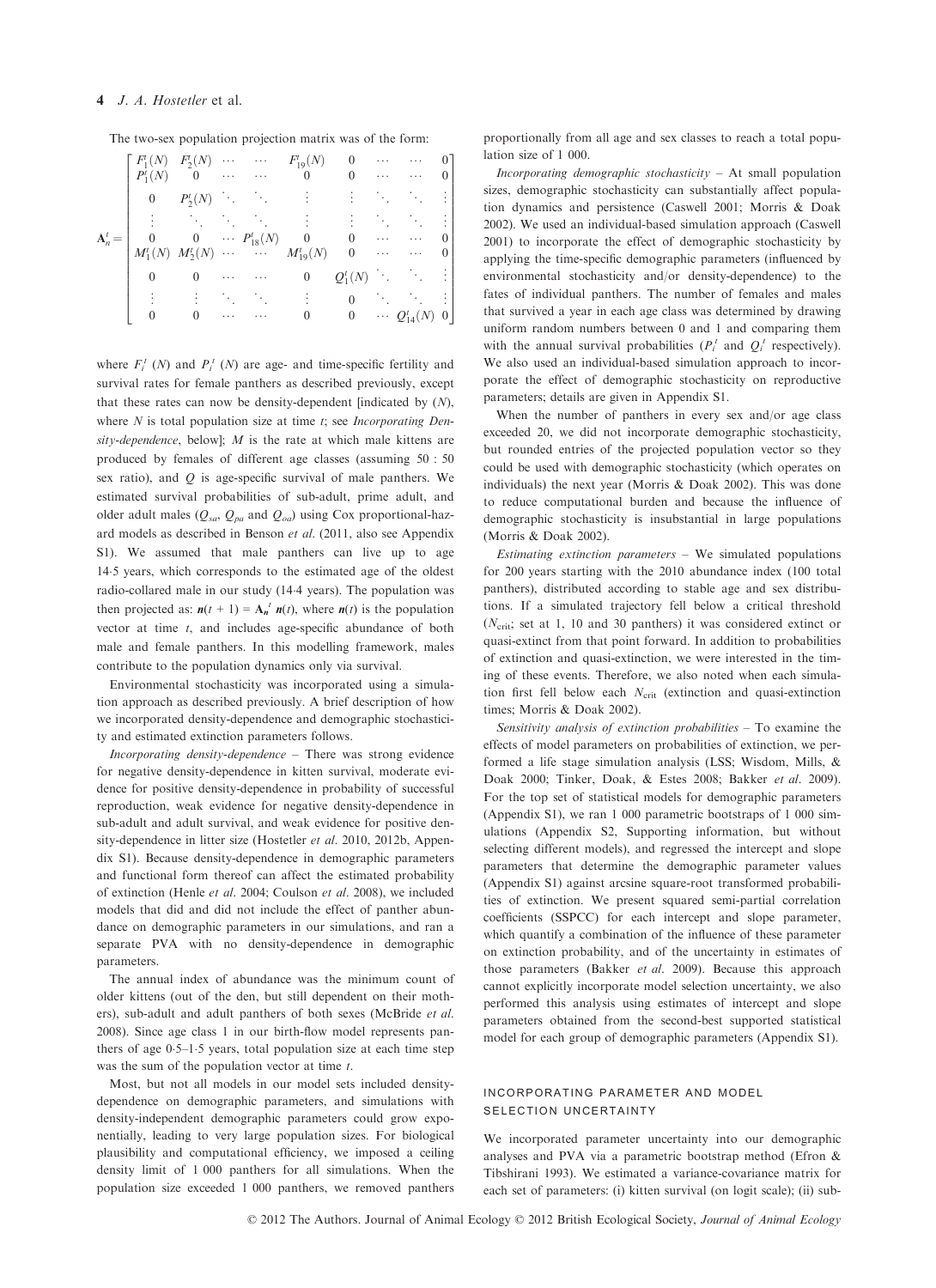adult and adult survival (baseline survival converted to logit scale and log-hazard effect sizes); (iii) probability of reproduction (on complementary log-log scale); and (iv) number of kittens produced in the year per female panther that successfully reproduced (on cumulative logit scale). We assumed no overall covariance among the four categories of demographic variables, but used the estimated covariances within categories. We ran multiple parametric bootstraps (50 000 for deterministic and stochastic demographic analyses and 1 000 for PVAs), selecting slope and intercept parameter values from a multivariate normal distribution with vectors of the parameter means (on the appropriate scales) and variance-covariance matrices, and then converting the results to the real scale, for each bootstrap run. In this way, we sampled values of parameters from the empirically estimated distributions and parameter values.

Another source of statistical uncertainty in demographic analyses is model selection uncertainty – incertitude about whether the minimum AIC (or  $QAIC<sub>c</sub>$ ) model for a parameter is actually the best model in the model set (Burnham and Anderson 2002). We incorporated this form of uncertainty by randomly selecting statistical models for each set of parameters, weighted by their AIC (or  $QAIC<sub>c</sub>$ ) weights (Bakker *et al.* 2009). For deterministic and stochastic demographic analyses, we restricted model sets to density-independent models only (Appendix S1).

For each analysis for which model selection uncertainty was incorporated, parameter uncertainty was also incorporated by selecting parameter values from their distributions as discussed above for the model selected, and then estimating the output parameters (such as deterministic  $\lambda$ , sensitivities, and elasticities). This process was repeated multiple times (50 000 for deterministic and stochastic demographic analyses and 1 000 for PVAs).

For all output variables (except for generation time and life expectancy) we report mean and/or median and 5th and 90th percentiles of parametric and/or model selection bootstrap runs. We also report minimum and maximum extinction and quasi-extinction times.

#### WHAT IF THE RESTORATION NEVER HAPPENED?

An interesting question in the management of the Florida panther is: what might have happened to the panther population if genetic restoration had not occurred? To address this question, we estimated demographic parameters for canonical panthers only (Appendix S3, Supporting information). However, we used estimates of temporal variation in vital rates estimated for the overall population as described previously. We assumed that demographic parameter estimates based on canonical panthers after restoration were representative of a hypothetical post-1995 canonical panther population. Using these estimates, we parameterized a population projection matrix and estimated population growth rate for a canonical population  $(\lambda^{(c)})$ ; we incorporated<br>nonporately and model selection uncertainty as described above parametric and model selection uncertainty as described above. To determine which demographic parameters contributed the most to the observed difference between  $\lambda$  and  $\lambda^{(c)}$ , we performed a fixed effect, one way life-table response experiment analysis (LTRE; Caswell 2001).

In addition to population growth rate, we also investigated how genetic restoration affected the probability of extinction. We conducted PVAs for the overall population and canonical population with a starting population size estimated for 1995 (McBride et al. 2008). Of the 26 pumas believed to be present in

1995, 18 were Florida panthers (assumed to be at stable age and sex distribution for the canonical population) and 8 were female Texas pumas (two of age 3 years, and six of age 4 years; McBride et al. 2008; Onorato, unpublished data). To separate the potential benefits of 'genetic rescue' and 'demographic rescue' (Creel 2006), we conducted PVAs using a starting population size that did and did not include the eight Texas puma females. We ran 1000 runs of 1000 simulations, each for 15 years (1995–2010) using procedures described previously. We chose to run these simulations until 2010 only because we were examining 'what might have happened', rather than what could happen in the future. As the starting panther population sizes were <30, we only estimated probability of quasi-extinction and extinction times for critical thresholds of 1 and 10 panthers. Because the population size in 1995 was quite small and we had difficulty obtaining realistic estimates of the effects of abundance and genetic ancestry simultaneously, we assumed no density-dependent effects on demographic parameters. However, we imposed a ceiling densitydependence of 100, the minimum panther count for 2010.

#### **Results**

#### growth rate and perturbation analysis

The estimate of deterministic  $\lambda$  using demographic parameters obtained from the best supported set of statistical models for vital rates was 1.06 (5th and 95th percentiles:  $0.96-1.16$ ). When model selection uncertainty was incorporated,  $\lambda$  dropped to 1.04 (both mean and median; 0.95– 114). Estimated generation time was 445 years. A female starting in age class 1 (average starting age of 6 months) was estimated to live on average 5.05 more years  $(SD = 4.85 \text{ years}).$ 

The estimate of  $\lambda_s$  obtained from the best supported set of statistical models for vital rates was  $1.05$  (0.96–1.13). With model selection uncertainty included, the estimate of  $\lambda_s$  was 1.03 (0.95–1.11). Overall stochastic elasticities were similar to deterministic ones (data not shown), with log  $(\lambda_s)$  being proportionately most sensitive to changes in prime adult survival (Fig. 1a). The  $log(\lambda_s)$  was proportionately most sensitive to the mean of prime adult survival, but was proportionately most sensitive to the standard deviation of kitten survival. Most of the overall stochastic elasticity was contributed by elasticity to the means of parameters; contribution of temporal standard deviations to overall stochastic elasticities was substantially smaller (Fig. 1b and c).

#### extinction parameters

The probability of extinction within the next 100 years was  $0.057$  (0-0.458; Fig. 2a). The probabilities of quasiextinction within the next 100 years were  $0.072$  (0–0.606) and 0.128 (0-0.839) for critical threshold ( $N_{\text{crit}}$ ) of 10 and 30 panthers respectively (Fig. 2b and c). At 200 years, 5th and 95th percentiles for probability of (quasi-)extinction ranged from zero to >0.8 at all critical thresholds. Conditional on extinction within 200 years, the median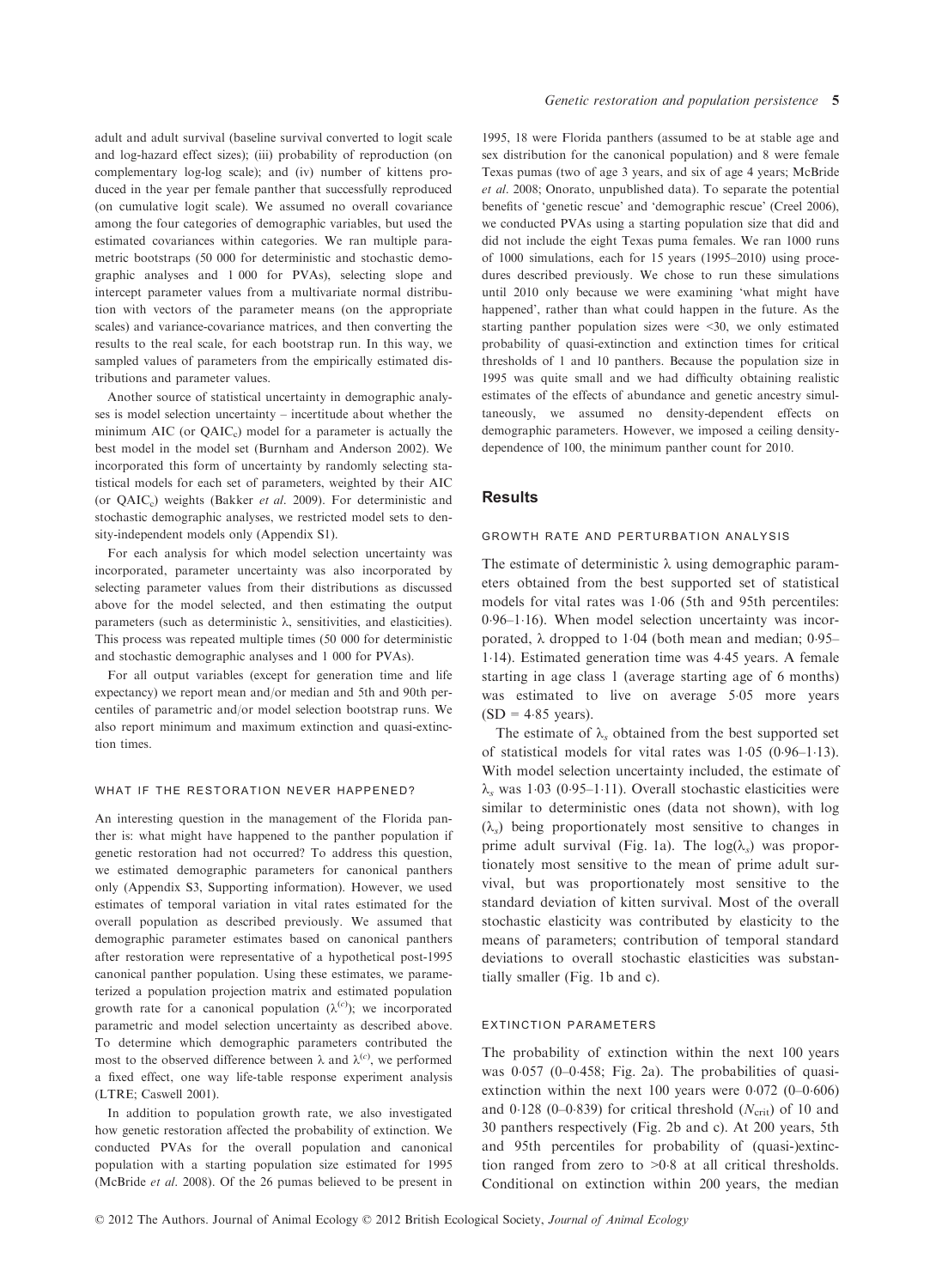

Fig. 1. Elasticity of stochastic population growth rate  $(\lambda_s)$  to demographic parameters for the set of top-ranked density-independent statistical models. (a) Overall stochastic elasticity; (b) Elasticity of  $\lambda_s$  to mean vital rates; and (c) Elasticity of  $\lambda_s$  to standard deviation (SD) of vital rates. Symbols are:  $S_k$  = survival probability for kittens (age 0–1 years);  $S_{sa}$  = survival probability for sub-adult females (age 1–2.5 years);  $S_{pa}$  = annual survival probability for prime adult females (age 2.5–10 years);  $S_{oa}$  = annual survival probability for older adult females (age 10 years and above);  $q_{sa}$  = annual probability of reproduction for sub-adult females;  $q_{pa}$  = annual probability of reproduction for prime adult females;  $q_{oa}$  = annual probability of reproduction for older adult females;  $v_{sa}$  = average number of kittens produced by an sub-adult female in a year, given that she reproduces; and  $v_a$  = average number of kittens produced by an adult female (ages 25 years and above) in a year, given that she reproduces. Error bars represent 5th and 95th percentiles of parametric bootstrap runs.

time to extinction was 80 years, and declined as  $N_{\text{crit}}$ increased (Table 1). Ignoring density-dependence in demographic parameters increased probabilities of extinction and quasi-extinction within the next 100 years at all thresholds (Appendix Fig. S1, Supporting information;  $N_{\text{crit}} = 1$ : 0.176, 0–0.878;  $N_{\text{crit}} = 10$ : 0.237, 0–0.978;  $N_{\text{crit}} = 30: 0.315, 0-0.997$ ). Median time to (quasi-) extinction was not affected substantially by ignoring densitydependence in demographic parameters for  $N_{\text{crit}} = 1$  and 10, but was lowered for  $N_{\text{crit}} = 30$  (Appendix Table S1, Supporting information).

Probability of extinction was by far most sensitive to variation and uncertainty in kitten survival parameters  $(\eta_0$  and  $\eta_{ab}$ ; Fig. 3). The intercepts for probability of reproduction and adult survival were the next most influential parameters (Fig. 3). These results did not change when we repeated our analyses using the second-best sets of statistical models for demographic parameters (Fig. 3a and b), although total variation in probability of extinc-



Fig. 2. Cumulative probability that the Florida panther population falls below (a) 1 panther, (b) 10 panthers and (c) 30 panthers over 200 years of simulation. The solid lines represent means and the dotted lines 5th and 95th simulation percentiles. Starting population size was 100 panthers.

Table 1. Summary statistics for extinction and quasi-extinction times (number of years until the population size falls below critical thresholds). The maximum (quasi-)extinction time was always 200, the number of years all simulations were run

| Critical<br>threshold | Minimum | Median | Mean | 5th and<br>95th percentiles |
|-----------------------|---------|--------|------|-----------------------------|
| $\mathbf{1}$          | 14      | 80     | 90.7 | $31 - 181$                  |
| 10                    | 6       | 65     | 78.3 | $19 - 179$                  |
| 30                    |         | 58     | 73.7 | $11 - 180$                  |

tion explained by parametric uncertainty was greater for analyses based on demographic parameters estimated from the top set of models.

## WHAT IF THE GENETIC RESTORATION NEVER happened?

The estimate of  $\lambda^{(c)}$  for the hypothetical canonical population based on the top set of statistical models for demographic variables was  $0.97$  (mean and median = 0.96; 0.87-1.06). When model selection uncertainty was included, the mean and median of  $\lambda^{(c)}$  were 0.95 (0.83–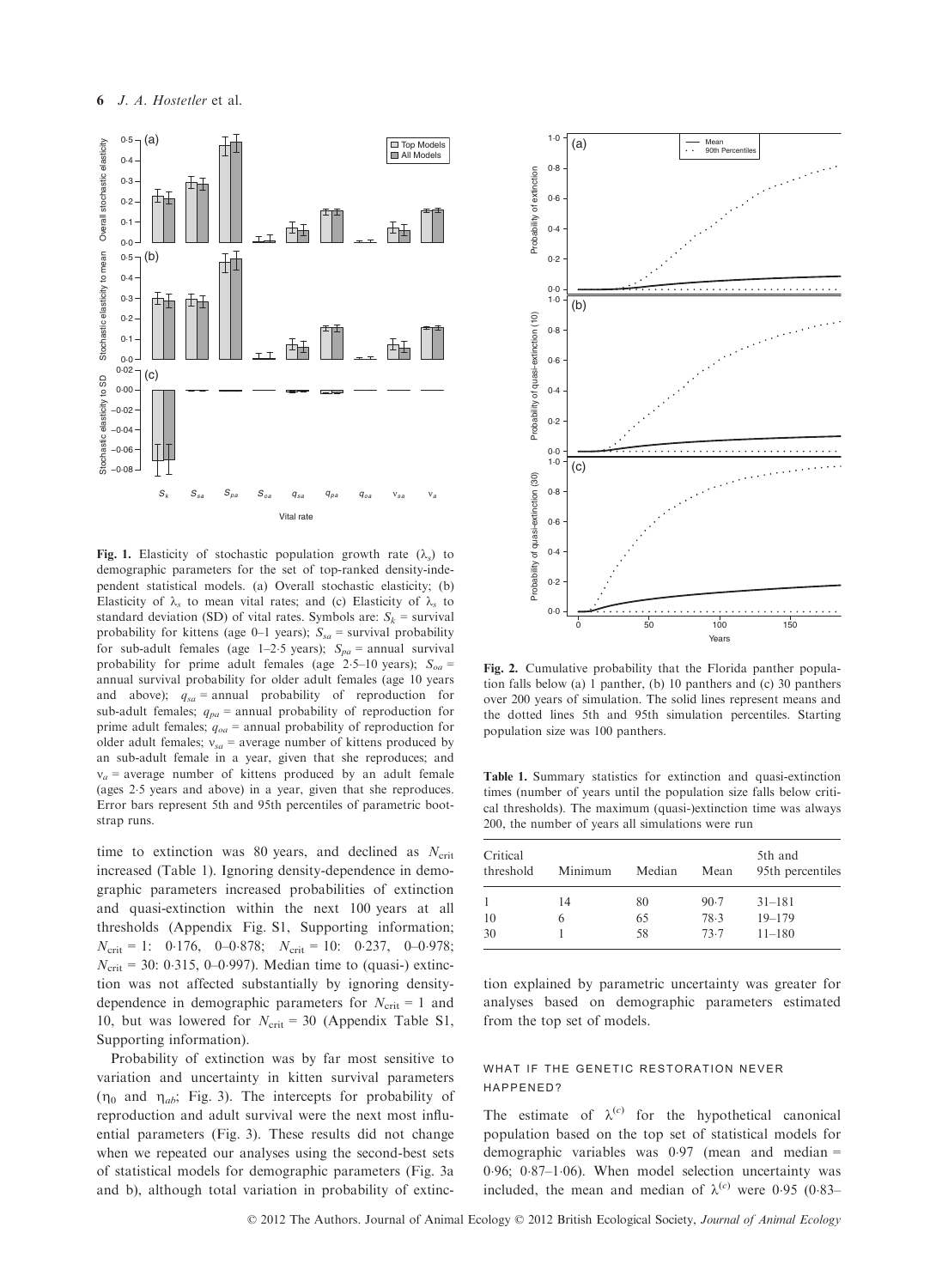108). Patterns of elasticities (data not shown) were similar to those for the overall population.

contributor to this difference in growth rate was kitten survival probability  $(S_k; Fig. 4)$ . This was due to both a substantially lower kitten survival for canonical panthers  $(-0.133;$  Fig. 4b) and a large sensitivity of population growth rate to  $S_k$  (Fig. 4a). Prime adult survival probability also contributed to the lower  $\lambda$  for the canonical population, while prime-adult probability of reproduction, sub-adult probability of reproduction and sub-adult survival probability had slightly compensatory effects on  $\lambda$ for the canonical population (Fig. 4). Although canonical panthers in general had lower survival than the overall panther population, the estimate for  $S_{sa}^{(c)}$  based on the best supported model for this parameter was slightly higher for canonical panthers (Appendix S1 and S3, Supporting information); this was likely because of the fact that estimates of  $S_{sa}^{(c)}$  came from a subset of the data for a period (1997–2006) when survival rates of sub-adult females were generally higher. The  $\lambda^{(c)}$  predicted by the LTRE model (calculated as the sum of the contributions from all demographic parameters) was also 0.95, indicating that the LTRE approximation was reasonable.

With the starting population size of 26 panthers, the probability of extinction between 1995 and 2010 was  $0.004$   $(0-0.015;$  Fig. 5a) for the overall population, and  $0.069$   $(0.001-0.285;$  Fig. 5b) for the canonical population.

The probabilities of quasi-extinction ( $N_{\text{crit}} = 10$  panthers) within the same period were  $0.098$   $(0.002-0.332)$  and  $0.445$  ( $0.032-0.944$ ) for the overall and canonical populations respectively (Figure 5c and d). Probabilities of extinction and quasi-extinction were higher for both populations with a starting population size of 18 panthers (Appendix S4, Supporting information). However, these probabilities were higher for the canonical population with the higher starting population size than those for the overall population with the lower starting population size (Fig. 5b and d and Appendix Fig. S2 A and C, Supporting information). These results suggest that improved demographic performance of the population was due primarily to improvement in demographic parameters attributable to genetic restoration; demographic benefits of an additional eight females were much smaller.

## **Discussion**

Several laboratory and field studies have revealed that genetic restoration can help alleviate detrimental effects of inbreeding depression (Westemeier et al. 1998; Ebert et al. 2002; Vilà et al. 2003; Bijlsma et al. 2010). However, evidence to the contrary also exists, and one cannot rule out the possibility of potentially detrimental effects of such management actions, including outbreeding depression and genomic sweep (Tallmon, Luikart, & Waples 2004; Reed 2010; Adams et al. 2011). With many species being



Fig. 3. Squared semi-partial correlation coefficients (SSPCC) for population viability analysis parameters, representing a sensitivity analysis of probability of extinction to model parameters. Panels depict SSPCC for (a) the top set of statistical models and (b) the set of 'next to top' statistical models for each group of parameters (see Appendix S1). Asterisks (\*) represent parameters not included in that set of models. Symbols are:  $\eta_0$  = intercept for kitten survival;  $\eta_{ab}$  = slope for abundance index on kitten survival (above threshold; see Appendix S1); logit( $S_{pa}$ ) = annual survival probability for prime adult females (ages 2.5–10 years) transformed to the logit scale;  $\mu_m$  = log-hazard slope for being male on sub-adult and adult survival;  $\mu_{sa}$  = log-hazard slope for being a sub-adult on survival;  $\mu_{oa}$  = loghazard slope for being an older adult on survival;  $t_{ab}$  = log-hazard slope for abundance index on sub-adult and adult survival;  $t_{m}$ :  $s_a$  = log-hazard interaction term for male sub-adults survival;  $\gamma_0$  = intercept for probability of female reproduction;  $\gamma_{oa}$  = slope for being an older adult on probability of female reproduction;  $\gamma_{ab}$  = slope for abundance index on probability of female reproduction;  $\theta_s$  = intercept for annual number of offspring being at most s; and  $\beta_{ab}$  = slope for abundance index on kitten production.

© 2012 The Authors. Journal of Animal Ecology © 2012 British Ecological Society, Journal of Animal Ecology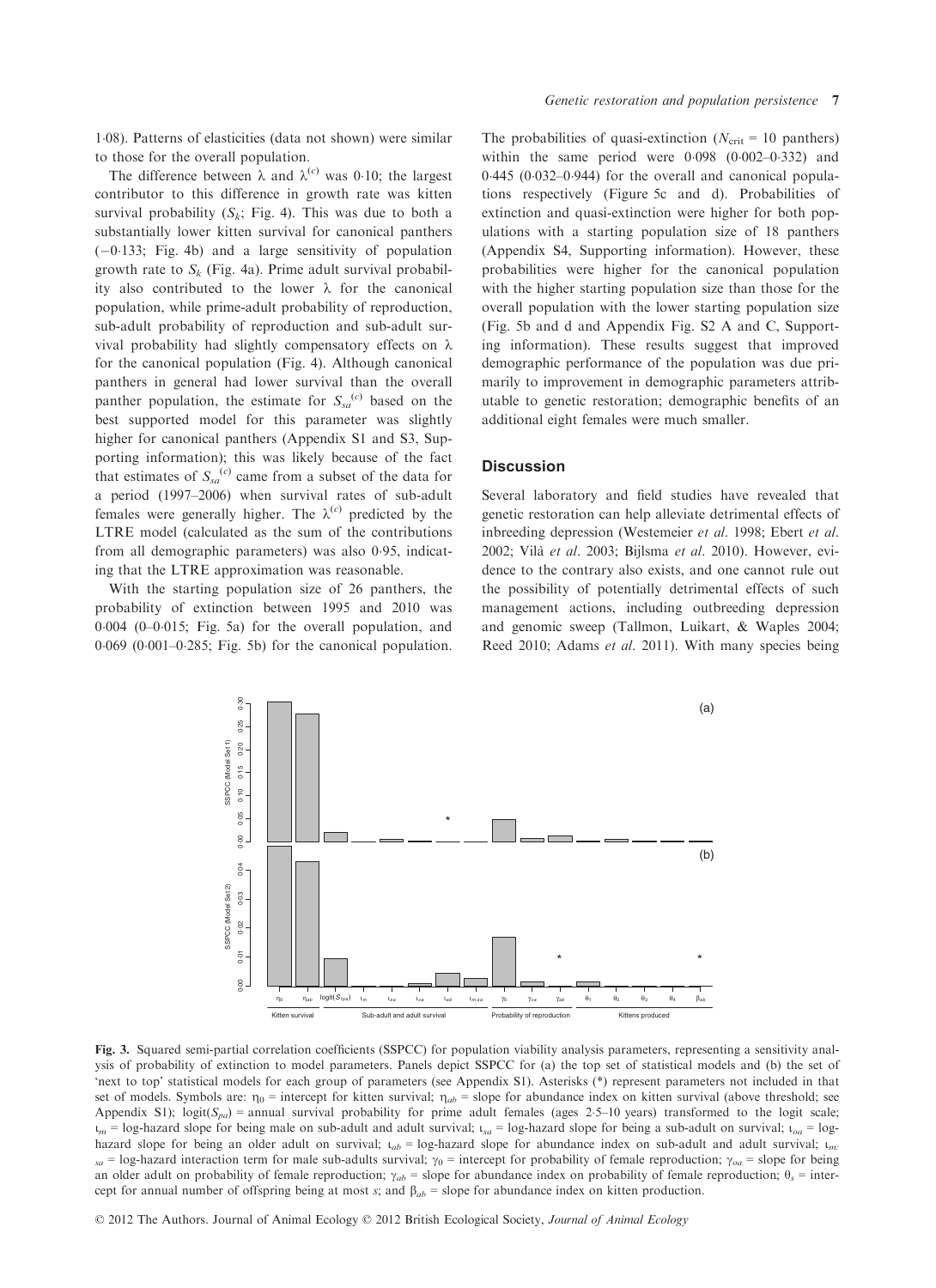

Fig. 4. Results of life-table response experiment (LTRE) analysis, decomposing observed difference in deterministic population growth rate between the overall population of the Florida panther  $(\lambda)$ , and a hypothetical population of canonical Florida panthers ( $\lambda^{(c)}$ ). Panels depict (a) sensitivity of deterministic population growth rate to demographic parameters (see Fig. 1), calculation lation growth rate to demographic parameters (see Fig. 1), calculated at the mean of parameter values; (b) differences in demographic parameters between the canonical and overall populations; (c) contribution of demographic parameters to  $\Delta\lambda = \lambda^{(c)} - \lambda.$ 

impacted by increased habitat fragmentation, the question of whether to restore gene flow between isolated populations or not is likely to arise often in the future. Developing guidelines and models that help predict the occurrence of inbreeding and outbreeding depression should be a critical part of this decision-making process (Keller & Waller 2002; Frankham et al. 2011). Detailed case studies on the demographic mechanisms of genetic restorations are key to improving such guidelines.

Our goal was to objectively evaluate the effect of genetic restoration on the dynamics and persistence of the Florida panther population and to discern demographic mechanisms underlying the population increase that occurred following the genetic restoration. Long-term demographic and genetic data allowed us to estimate and model demographic parameters and test for the effect of genetic ancestry (canonical Florida panthers, F1 admixed, and other admixed) on these parameters (Hostetler et al. 2010, 2012b; Benson et al. 2011). Thus, we were able to estimate demographic parameters by ancestry where the effect of ancestry was evident, and to project the consequences of overall or ancestry-specific demographic parameters.

The overall estimate of population growth rate (deterministic growth rate,  $\lambda = 1.04$ ; stochastic growth rate,  $\lambda_s = 1.03$ ) suggested a c. 3–4% annual population growth. These results are generally consistent with the abundance index for the period 1995–2008 (McBride et al. 2008), the period over which most of the data were collected. Deterministic and overall stochastic elasticities were consistent with a well-established pattern documented for long-lived species (Heppell, Caswell, & Crowder 2000; Morris & Doak 2005; Stahl & Oli 2006) where  $\lambda$  and  $log(\lambda_s)$  were proportionately most sensitive to changes in survival of prime adults, followed by survival of sub-adults and kittens (Fig. 1). Although fewer studies have examined elasticity patterns for birth-flow populations, the same patterns seem to hold there (Fisher, Hoyle, & Blomberg 2000; Alberts & Altmann 2003; Federico & Canziani 2005). Interestingly,  $log(\lambda_s)$  was proportionately most sensitive to changes in mean survival of prime adult females, but it was proportionately most sensitive to changes in standard deviation of kitten survival.

Dynamics and persistence of biological populations are generally determined by complex interplays between intrinsically driven density-dependence and stochastic influences (Leirs et al. 1997; Coulson et al. 2001; Goswami et al. 2011; Hostetler et al. 2012a). Generally speaking, densitydependence tends to stabilize population dynamics and reduce probability of (quasi-) extinction, whereas stochastic forces tend to destabilize population dynamics and increase the probability of (quasi-) extinction. Considering all of these factors, our estimate of the probability of extinction within 100 years (baseline scenario) was 57%. The probabilities that the population would fall below 10 and 30 panthers (i.e. probability of quasi-extinction) were 72% and 128%, respectively, suggesting a moderate risk of (quasi-)extinction. The median and mean times to extinction were 80 and 907 years, respectively, suggesting that if the panther population does go extinct within the next 200 years it is most likely to happen within 100 years. Although our analyses were thorough and utilized rigorous estimates of demographic parameters based on long-term demographic data, we recommend caution in interpreting these results for at least three reasons. First, because we lacked actual estimates of population size, we used an index of abundance in our analysis of density-dependent effects on demographic variables. This may have led to an overestimation of the strength of density-dependence, especially on kitten survival, leading to an underestimation of the probability of (quasi-)extinction, although the reverse is also possible. Ignoring density-dependence in all demographic parameters, the probabilities that the population would decline below 1, 10 and 30 panthers within 100 years were  $17.6\%$ ,  $23.7\%$  and  $31.5\%$  respectively. This difference in the probability of extinction between models with and without density-dependence is partly attributable to the higher estimates of temporal variance (particularly of kitten survival) from density-independent models. Second, we have not considered potential effects of factors such as catastrophic events, climate change, invasive species, and anthropogenic influences (e.g. habitat loss and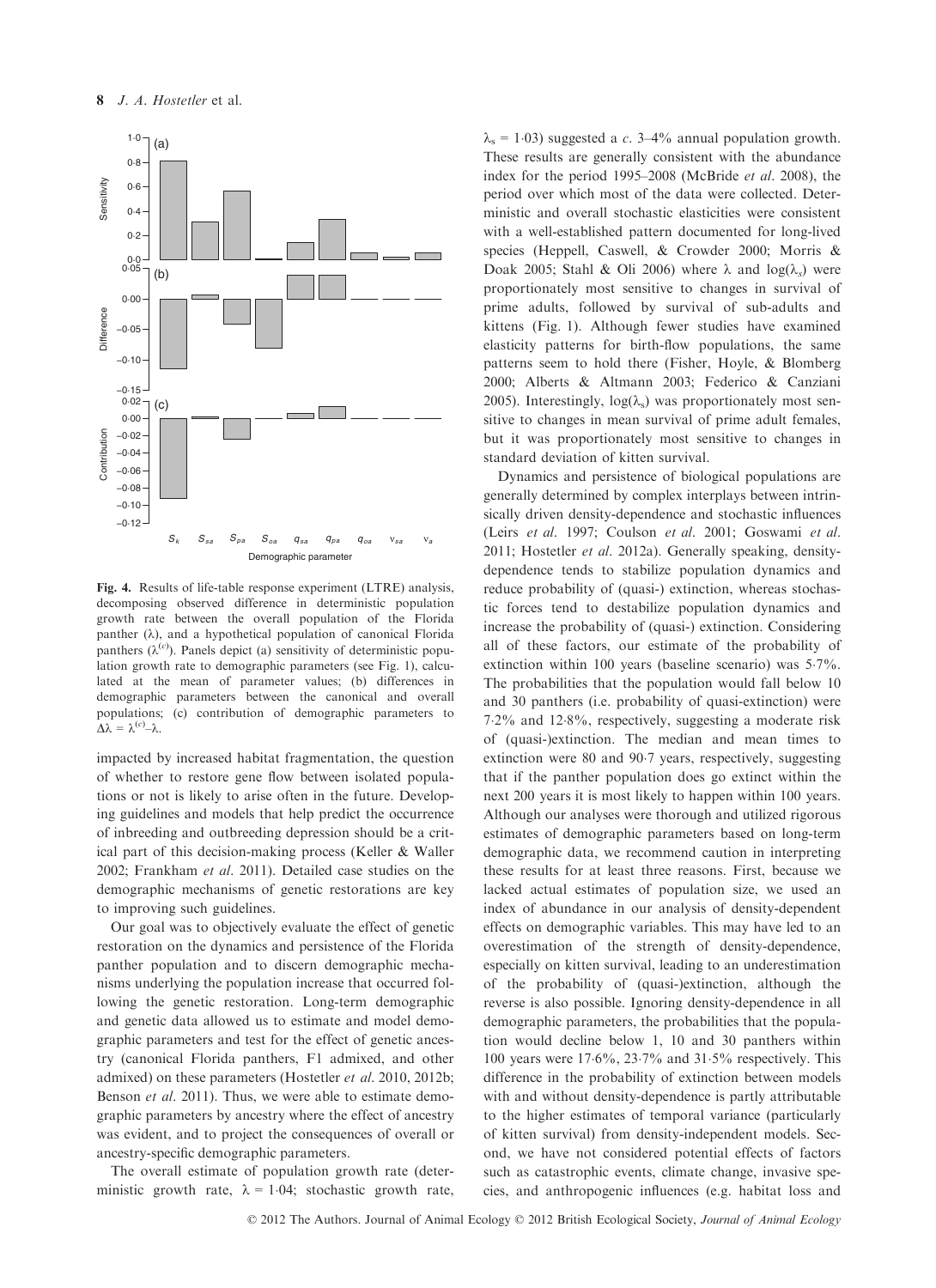

Fig. 5. Cumulative probability that the Florida panther population would have fallen below (a and b) 1 panther and (c and d) 10 panthers between 1995 and 2010. Panels a and c are for the whole population and b and d are for a hypothetical canonical population. Starting population size was at 1995 estimated population levels (total 26 panthers, including Texas females). The solid lines represent means and the dotted lines 5th and 95th percentiles.

fragmentation, increases in road-related mortalities). Finally, the percentile-based confidence intervals for the probability of (quasi-) extinction were wide, often ranging from zero to near one. Whereas such wide ranges are not surprising considering the many sources of variation and uncertainties considered in this study (Fieberg & Ellner 2001; Ellner & Fieberg 2003), they do nonetheless point to the fact that one must be careful in interpreting these results (Coulson et al. 2001).

The probability of extinction was by far most sensitive to kitten survival (Fig. 3). These results represent a combination of the effect of a parameter on extinction probability and uncertainty in the estimate of that parameter, and are most usefully interpreted as a guide to future research. Because kitten survival probabilities and the effect of panther abundance on them are very influential and their estimates somewhat imprecise, obtaining more precise estimates of these parameters (possibly through fitting young kittens with expandable radio-collars) should be a priority for future research.

Many of the earlier demographic analyses for the Florida panther suffered from lack of rigorous estimates of demographic variables and a failure to appropriately consider sources of variation and uncertainty, and also did not perform sensitivity analyses (Beier et al. 2003). Our study adequately addresses these concerns as per SRT recommendations and represents a significant improvement because: (i) our analyses are based on reliable estimates of demographic variables using long-term field data and robust statistical analyses; (ii) we have used a more realistic birth-flow approximation to matrix model parameter estimation (Caswell 2001); (iii) we have explicitly incorporated the three factors that substantially influence population dynamics and persistence: densitydependence, environmental stochasticity and demographic stochasticity; (iv) we have explicitly considered two important sources of uncertainties that are often ignored in PVAs: model selection uncertainty and parametric uncertainty (White 2000; Ellner & Fieberg 2003; Bakker et al. 2009; McGowan, Runge, & Larson 2011); and (v) we have performed sensitivity analyses at multiple levels: deterministic and stochastic elasticity analyses (Caswell 2001, 2005; Tuljapurkar, Horvitz, & Pascarella 2003; Haridas & Tuljapurkar 2005), sensitivity analysis of the probability of extinction (Bakker et al. 2009), and a retrospective perturbation analysis using life table response experiments (LTRE analysis; Caswell 1989).

It is not possible to address the question of what would have happened to the Florida panther population without genetic restoration directly, but we attempted to address this issue indirectly by conducting a series of analyses using estimates of demographic parameters for canonical Florida panthers. The estimated deterministic growth rate for a canonical population ( $\lambda^{(c)} = 0.95$ ) suggested that the population would have declined at the rate of  $c$ . 5% per year if restoration had not taken place. Assuming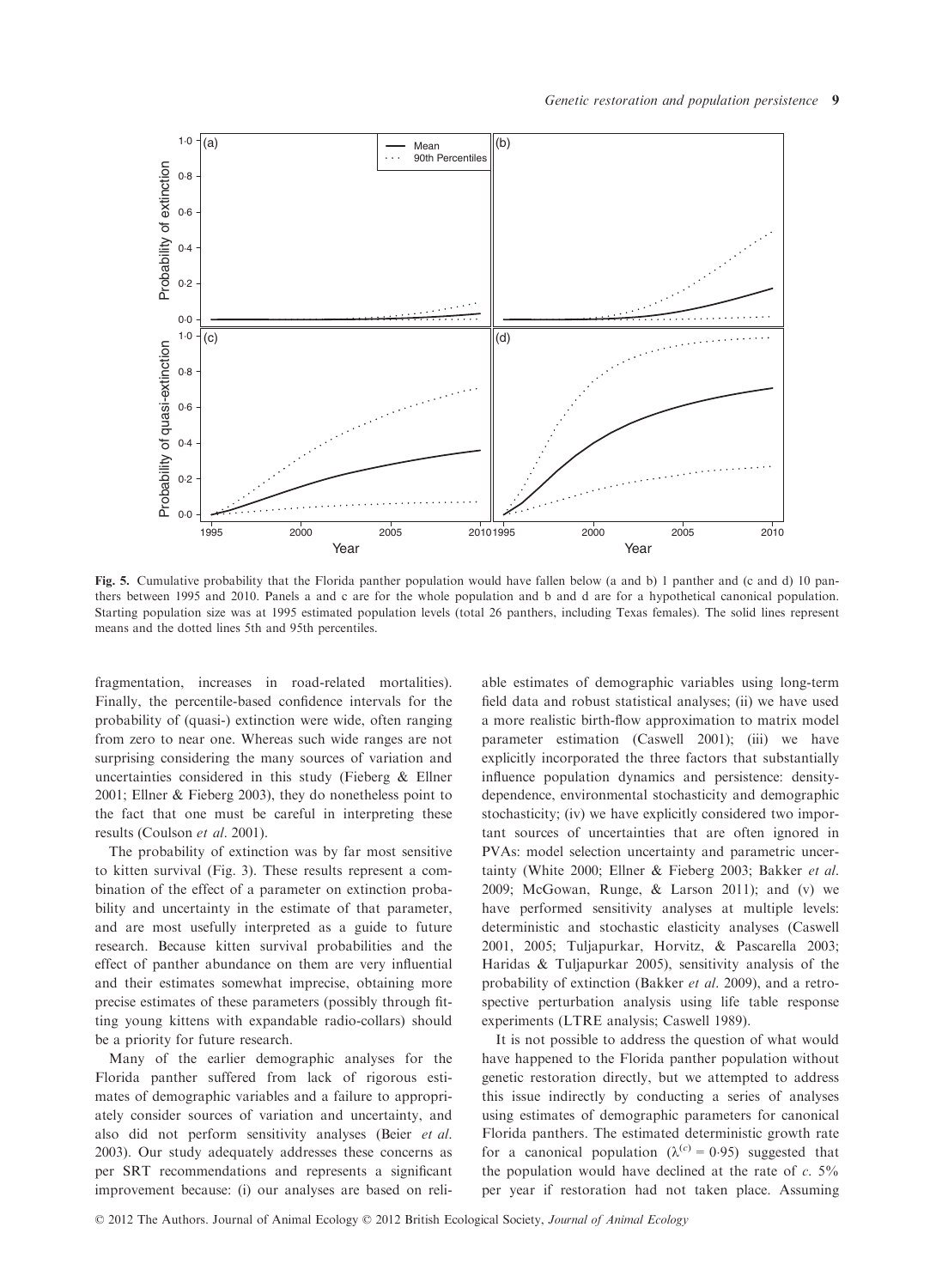exponential growth and ignoring stochastic factors, the population would have declined to half its original size in about 14 years (from 18 canonical panthers in 1995 to c. 9 in 2009). Next, we asked: which demographic parameter(s) affected by genetic restoration contributed most to the observed post-restoration population growth? Retrospective LTRE analysis revealed that most of the observed increase in population growth rate was attributable to improvements in kitten survival in response to the genetic restoration, followed by prime adult survival. Thus, improved survival of kitten and prime adults in response to genetic restoration likely turned the declining panther population to an increasing one. Finally, we asked: would the panther population have gone extinct by now without genetic restoration? Without the eight Texas cougars released in the panther habitat, and without improvements in demographic parameters due to genetic restoration, we estimated that the probability that the population would have fallen below 10 panthers by 2010 was 708% (Appendix S4), as opposed to 98% with both benefits. Demographic parameters for canonical panthers were estimated using data collected for a period when canonical and admixed panthers coexisted; a purely canonical population might have experienced a higher growth rate and lower (quasi-) extinction probabilities in the absence of competition from admixed panthers. Conversely, because this hypothetical population would not have benefitted from the improved reproductive capacity of admixed males (Johnson et al. 2010), reproductive output might have been lower and this population's demographic performance might have been even worse than reported here. Given the evidence that a canonical population would have declined, possibly catastrophically (or at least continued to not increase), concerns of conservation and wildlife biologists and managers about the demographic and genetic health of the panther population in the early 1990s seem warranted (Fergus 1991; Roelke, Martenson, & O'Brien 1993; Seal & Lacy 1994).

Population projection models in general and PVAs in particular tend to be forward-looking. However, backwards-looking models can also be useful for model validation (Brook et al. 2000; Ball, Lindenmayer, & Possingham 2003; Lindenmayer et al. 2003) and for evaluating the impacts of past management actions (Schwartz 1999; Kauffman, Frick, & Linthicum 2003). Determining 'what would have happened' if management actions had been different can be at least as challenging as trying to predict the future. However, notwithstanding these challenges, both forward- and backward-looking demographic analyses can be useful; evaluating the effects of past management actions on population dynamics and persistence, and modelling potential future population changes and risks are critical tools for choosing appropriate management actions. Coulson et al. (2001) have persuasively argued that PVA results must be interpreted relative to the quantity and quality of data, future distribution of vital rates, and factors and processes affecting population dynamics and persistence. Fieberg & Ellner (2001) and Ellner et al. (2002) showed that long-term estimates of extinction risk can be highly imprecise, even with considerable quantities of data. Our results are consistent with these findings. Despite this, we disagree with the notion that the apparently inherent imprecision of PVA results makes them useless to science or management. PVAs are generally the best tools science has to offer for assessing extinction risk and it is generally preferable to make use of what science has to tell us (taking into account the uncertainty) than to ignore it in favour of subjective assessments (Brook et al. 2002). An estimate of probability of extinction, even with wide confidence intervals, still represents an objective and quantitative measure of risk faced by a population.

Although the imminent demise of the Florida panther population appears to have been averted for now, the population continues to face a multitude of threats. Panthers still exist in a single, isolated population, with no realistic possibility of natural gene flow (Onorato et al. 2010). Consequently, inbreeding remains a concern, and additional genetic management may be required to prevent future episodes of inbreeding depression. The population faces substantial risk due to demographic stochasticity, and catastrophic events such as disease outbreaks can potentially negatively impact the population (Onorato et al. 2010). Road-related mortalities, an important cause of panther mortality (Benson et al. 2011), have continued to increase, and given the projected human population growth and imminent increase in traffic volumes (Zwick  $\&$  Carr 2006), this source of mortality is unlikely to subside. The south Florida ecosystem faces threats from many invasive species of plants and animals, which can alter prey availability; some invasive species (e.g. pythons) may directly compete with panthers for prey (Dorcas et al. 2012). Finally, models of climate change suggest that the sea level is likely to rise dramatically in south Florida, which (along with human population growth) can negatively affect habitat availability (Fei, Cox, & Whittle 2011). The long-term persistence of the Florida panther, a flagship species and one of the last remaining symbols of wilderness in Florida, will depend on the ability of wildlife managers to identify and address these potential threats in a timely fashion, a process that may be assisted via the findings of this and subsequent incarnations of population persistence models.

## Acknowledgements

We thank D. Land, M. Cunningham, R. McBride, J. Benson, M. Lotz, D. Shindle, M. Criffield, S. Schulze, D. Giardina, A. Johnson, J. Kellam, L. Oberhofer, M. Alvarado, H. Fitting and Rocky, Rowdy and C. McBride and others for assistance with fieldwork. All genetic and ancestry analyses were performed at the National Cancer Institute by W. Johnson, M. Roelke, and S. O'Brien; we are greatly indebted to them. We also thank B. Bolker, J. Nichols, and V. Bakker for modelling advice, and B. Bolker, J. Nichols, M. Sunquist, J. Ballou, C. Belden, D. Land, T. O'Meara, M. van de Kerk and one anonymous reviewer for reviewing earlier drafts of this manuscript. This work was funded through the Florida Panther Research and Management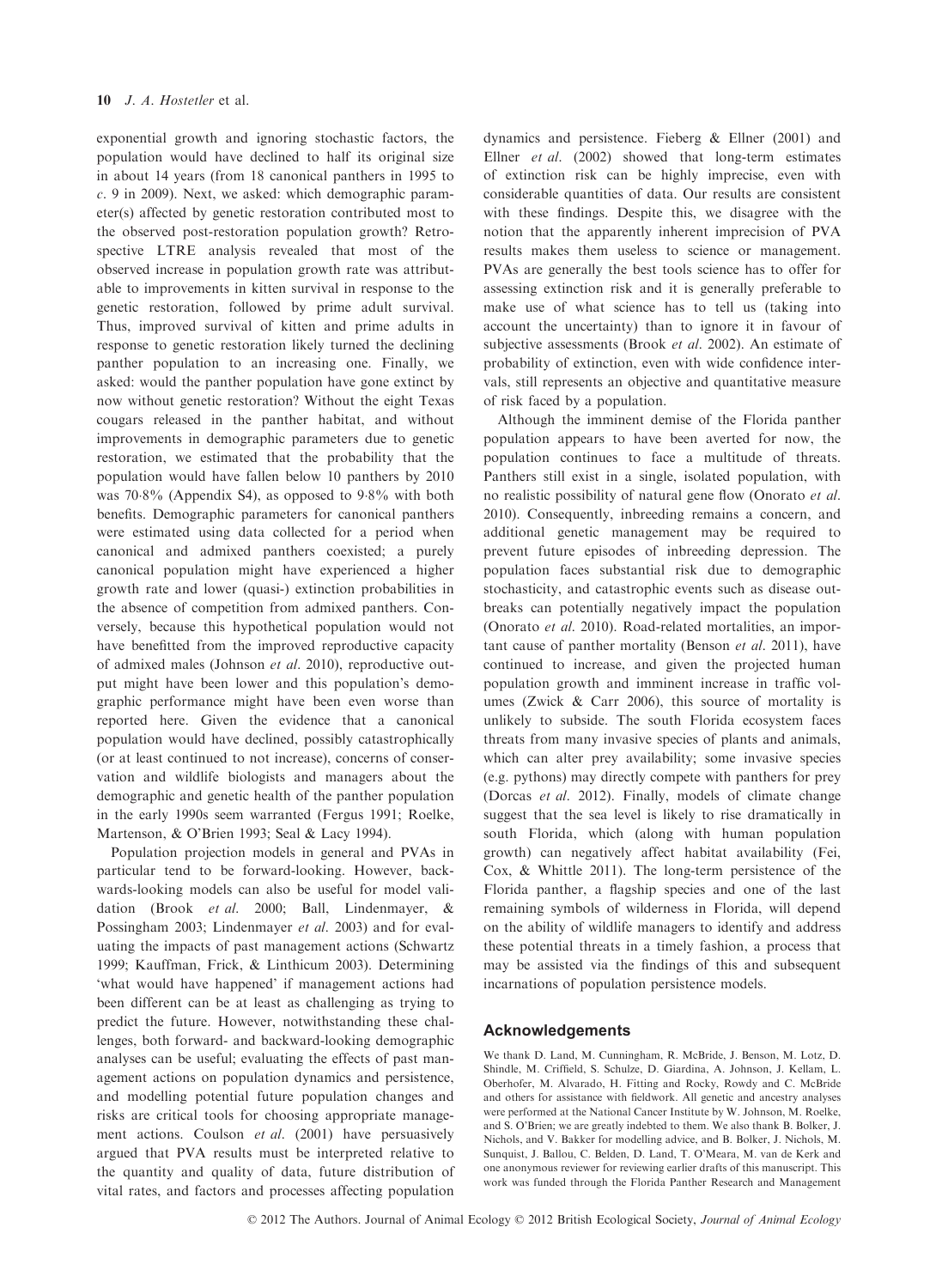Trust Fund, National Park Service, University of Florida, and grant Agreement no.: 401816G091 from the United States Fish and Wildlife Service. The views and conclusions presented herein are those of the authors and do not necessarily reflect the views and conclusions of the federal government.

#### References

- Adams, J.R., Vucetich, L.M., Hedrick, P.W., Peterson, R.O. & Vucetich, J.A. (2011) Genomic sweep and potential genetic rescue during limiting environmental conditions in an isolated wolf population. Proceedings of the Royal Society B: Biological Sciences, 278, 3336–3344.
- Aguirre, J.D. & Marshall, D.J. (2012) Genetic diversity increases population productivity in a sessile marine invertebrate. Ecology, 93, 1134–1142.
- Alberts, S.C. & Altmann, J. (2003) Matrix models for primate life history analysis. Primate Life Histories and Socioecology (eds P.M. Kappeler & M. E. Pereira), pp. 66–102. University of Chicago Press, Chicago, IL, USA.
- Ashman, D.L. & Greer, K. (1976) Age techniques. Transactions of the Mountain Lion Workshop. US Fish and Wildlife Service, Portland, Oregon, USA. pp. 199–204.
- Bakker, V.J., Doak, D.F., Roemer, G.W., Garcelon, D.K., Coonan, T.J., Morrison, S.A., Lynch, C., Ralls, K. & Shaw, R. (2009) Incorporating ecological drivers and uncertainty into a demographic population viability analysis for the island fox. Ecological Monographs, 79, 77–108.
- Ball, S.J., Lindenmayer, D.B. & Possingham, H.P. (2003) The predictive accuracy of population viability analysis: a test using data from two small mammal species in a fragmented landscape. Biodiversity and Conservation, 12, 2393–2413.
- Barone, M.A., Roelke, M.E., Howard, J.G., Brown, J.L., Anderson, A.E. & Wildt, D.E. (1994) Reproductive characteristics of male Florida panthers: comparative studies from Florida, Texas, Colorado, Latin America, and North American zoos. Journal of Mammalogy, 75, 150–162.
- Beier, P., Vaughan, M.R., Conroy, M.J. & Quigley, H. (2003) An Analysis of Scientific Literature Related to the Florida Panther. Bureau of Wildlife Diversity Conservation, Florida Fish and Wildlife Conservation Commission, Tallahassee, FL, USA.
- Beier, P., Vaughan, M.R., Conroy, M.J. & Quigley, H. (2006) Evaluating scientific inferences about the Florida panther. Journal of Wildlife Management, 70, 236–245.
- Belden, R.C., Frankenberger, W.B., McBride, R.T. & Schwikert, S.T. (1988) Panther habitat use in southern Florida. The Journal of Wildlife Management, 53, 660–663.
- Benson, J.F., Lotz, M.A. & Jansen, D. (2008) Natal den selection by Florida panthers. The Journal of Wildlife Management, 72, 405–410.
- Benson, J.F., Hostetler, J.A., Onorato, D.P., Johnson, W.E., Roelke, M.E., O'Brien, S.J., Jansen, D. & Oli, M.K. (2011) Intentional genetic introgression influences survival of adults and subadults in a small, inbred felid population. Journal of Animal Ecology, 80, 958-967.
- Bijlsma, R., Westerhof, M.D.D., Roekx, L.P. & Pen, I. (2010) Dynamics of genetic rescue in inbred Drosophila melanogaster populations. Conservation Genetics, 11, 449–462.
- Boyce, M.S., Haridas, C.V., Lee, C.T. & the NCEAS Stochastic Demography Working Group, C.T. (2006) Demography in an increasingly variable world. Trends in Ecology & Evolution, 21, 141–148.
- Brook, B.W., O'Grady, J.J., Chapman, A.P., Burgman, M.A., Akcakaya, H.R., Frankham, R., et al. (2000) Predictive accuracy of population viability analysis in conservation biology. Nature, 404, 385–387.
- Brook, B.W., Burgman, M.A., Akcakaya, H.R., O'Grady, J.J. & Frankham, R. (2002) Critiques of PVA ask the wrong questions: throwing the heuristic baby out with the numerical bath water. Conservation Biology, 16, 262–263.
- Burnham, K.P. & Anderson, D.R. (2002) Model Selection and Multimodel Inference: A Practical Information-Theoretic Approach, 2nd edn. Springer, New York, NY, USA.
- Caswell, H. (1989) Analysis of life table response experiments I. Decomposition of effects on population growth rate. Ecological Modelling, 46, 221–237.
- Caswell, H. (2001) Matrix Population Models: Construction, Analysis, and Interpretation, 2nd ed. Sinauer Associates, Sunderland, MA, USA.
- Caswell, H. (2005) Sensitivity analysis of the stochastic growth rate: three extensions. Australian & New Zealand Journal of Statistics, 47, 75–85.
- Caughley, G. (1977) Analysis of Vertebrate Populations. John Wiley & Sons, New York, NY, USA.

Coulson, T., Catchpole, E.A., Albon, S.D., Morgan, B.J.T., Pemberton, J.M., Clutton-Brock, T.H., Crawley, M.J. & Grenfell, B.T. (2001) Age, sex, density, winter weather, and population crashes in Soay sheep. Science, 292, 1528–1531.

Charpentier, M.J.E., Tung, J., Altmann, J. & Alberts, S.C. (2008) Age at

- Coulson, T., Ezard, T.H.G., Pelletier, F., Tavecchia, G., Stenseth, N.C., Childs, D.Z., Pilkington, J.G., Pemberton, J.M., Kruuk, L.E.B., Clutton-Brock, T.H. & Crawley, M.J. (2008) Estimating the functional form for the density dependence from life history data. Ecology, 89, 1661– 1674.
- Creel, S. (2006) Recovery of the Florida panther–genetic rescue, demographic rescue, or both? Response to Pimm et al. (2006). Animal Conservation, 9, 125–126.
- Culver, M., Johnson, W.E., Pecon-Slattery, J. & O'Brien, S.J. (2000) Genomic ancestry of the American puma (Puma concolor). Journal of Heredity, 91, 186–197.
- Dorcas, M.E., Willson, J.D., Reed, R.N., Snow, R.W., Rochford, M.R., Miller, M.A., Meshaka Jr, W.E., Andreadis, P.T., Mazzotti, F.J., Romagosa, C.M. & Hart, K.M. (2012) Severe mammal declines coincide with proliferation of invasive Burmese pythons in Everglades national park. Proceedings of the National Academy of Sciences, 109, 2418–2422.
- Ebert, D., Haag, C., Kirkpatrick, M., Riek, M., Hottinger, J.W. & Pajunen, V.I. (2002) A selective advantage to immigrant genes in a Daphnia metapopulation. Science, 295, 485–488.
- Efron, B. & Tibshirani, R. (1993) An Introduction to the Bootstrap. Chapman & Hall/CRC, Boca Raton, FL, USA.
- Ellner, S.P. & Fieberg, J. (2003) Using PVA for management despite uncertainty: effects of habitat, hatcheries, and harvest on salmon. Ecology, 84, 1359–1369.
- Ellner, S.P., Fieberg, J., Ludwig, D. & Wilcox, C. (2002) Precision of population viability analysis. Conservation Biology, 16, 258–261.
- Federico, P. & Canziani, G.A. (2005) Modeling the population dynamics of capybara Hydrochaeris hydrochaeris: a first step towards a management plan. Ecological Modelling, 186, 111–121.
- Fei, S., Cox, J. & Whittle, A. (2011) A perfect storm may threaten Florida panther recovery. Frontiers in Ecology and the Environment, 9, 317–318.
- Fergus, C. (1991) The Florida panther verges on extinction. Science, 251, 1178–1180.
- Fieberg, J. & Ellner, S.P. (2001) Stochastic matrix models for conservation and management: a comparative review of methods. Ecology Letters, 4, 244–266.
- Fisher, D.O., Hoyle, S.D. & Blomberg, S.P. (2000) Population dynamics and survival of an endangered wallaby: a comparison of four methods. Ecological Applications, 10, 901–910.
- Frankham, R., Briscoe, D.A. & Ballou, J.D. (2002) Introduction to Conservation Genetics. Cambridge University Press, New York, NY, USA.
- Frankham, R., Ballou, J.D., Eldridge, M.D.B., Lacy, R.C., Ralls, K., Dudash, M.R. & Fenster, C.B. (2011) Predicting the probability of outbreeding depression. Conservation Biology, 25, 465–475.
- Goswami, V.R., Getz, L.L., Hostetler, J.A., Ozgul, A. & Oli, M.K. (2011) Synergistic influences of phase, density, and climatic variation on the dynamics of fluctuating populations. Ecology, 92, 1680–1690.
- Haag, C.R., Hotinger, J.W., Riex, M. & Ebert, D. (2002) Strong inbreeding depression in a Daphnia metapopulation. Evolution, 56, 518–526.
- Haridas, C.V. & Tuljapurkar, S. (2005) Elasticities in variable environments: properties and implications. The American Naturalist, 166, 481–495.
- Hedrick, P.W. (1995) Gene flow and genetic restoration: the Florida panther as a case study. Conservation Biology, 9, 996–1007.
- Henle, K., Sarre, S. & Wiegand, K. (2004) The role of density regulation in extinction processes and population viability analysis. Biodiversity and Conservation, 13, 9–52.
- Heppell, S.S., Caswell, H. & Crowder, L.B. (2000) Life histories and elasticity patterns: perturbation analysis for species with minimal demographic data. Ecology, 81, 654–665.
- Hogg, J.T., Forbes, S.H., Steele, B.M. & Luikart, G. (2006) Genetic rescue of an insular population of large mammals. Proceedings of the Royal Society B: Biological Sciences, 273, 1491–1499.
- Höglund, J., Piertney, S.B., Alatalo, R.V., Lindell, J., Lundberg, A. & Rintamäki, P.T. (2002) Inbreeding depression and male fitness in black grouse. Proceedings of the Royal Society of London. Series B: Biological Sciences, 269, 711–715.
- Charlesworth, D. & Willis, J.H. (2009) The genetics of inbreeding depression. Nature Reviews Genetics, 10, 783–796.
	- Hostetler, J.A., Onorato, D.P., Nichols, J.D., Johnson, W.E., Roelke, M. E., O'Brien, S.J., Jansen, D. & Oli, M.K. (2010) Genetic introgression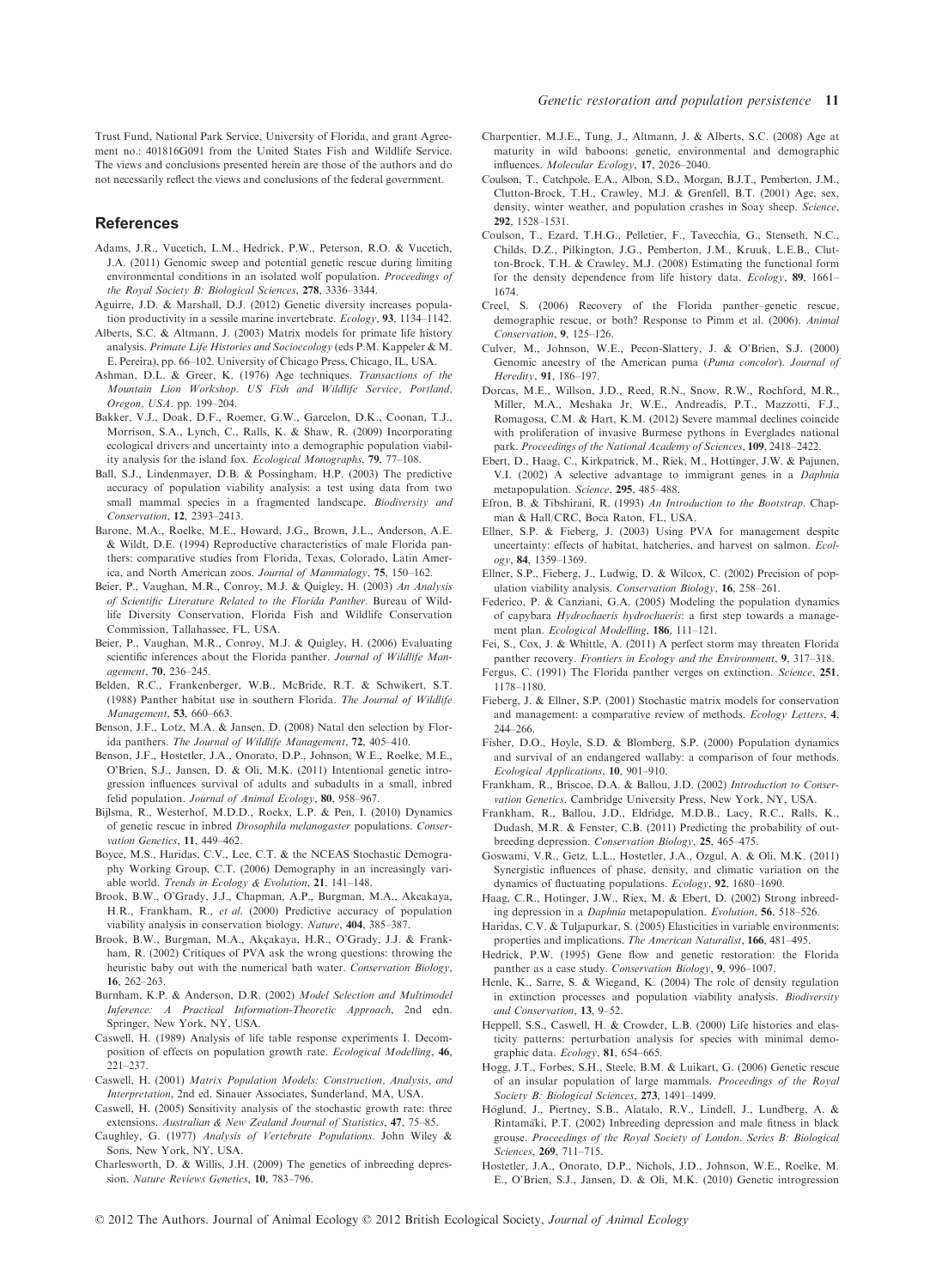#### 12 J. A. Hostetler et al.

and the survival of Florida panther kittens. Biological Conservation, 143, 2789–2796.

- Hostetler, J.A., Kneip, E., Van Vuren, D.H. & Oli, M.K. (2012a) Stochastic population dynamics of a montane ground-dwelling squirrel. PLoS ONE, 7, e34379.
- Hostetler, J.A., Onorato, D.P., Bolker, B.M., Johnson, W.E., O'Brien, S. J., Jansen, D. & Oli, M.K. (2012b) Does genetic introgression improve female reproductive performance? A test on the endangered Florida panther. Oecologia, 168, 289–300.
- Ingvarsson, P.K. (2001) Restoration of genetic variation lost–the genetic rescue hypothesis. Trends in Ecology & Evolution, 16, 62–63.
- Johnson, W.E., Onorato, D.P., Roelke, M.E., Land, E.D., Cunningham, M., Belden, R.C., McBride, R., Jansen, D., Lotz, M., Shindle, D., Howard, J., Wildt, D.E., Penfold, L.M., Hostetler, J.A., Oli, M.K. & O'Brien, S.J. (2010) Genetic restoration of the Florida panther. Science, 329, 1641–1645.
- Kauffman, M.J., Frick, W.F. & Linthicum, J. (2003) Estimation of habitat-specific demography and population growth for peregrine falcons in California. Ecological Applications, 13, 1802–1816.
- Keller, L.F. & Waller, D.M. (2002) Inbreeding effects in wild populations. Trends in Ecology & Evolution, 17, 230–241.
- Keller, L.F., Arcese, P., Smith, J.N.M., Hochachka, W.M. & Stearns, S.C. (1994) Selection against inbred song sparrows during a natural population bottleneck. Nature, 372, 356–357.
- Land, E.D., Garman, D.R. & Holt, G.A. (1998) Monitoring female Florida panthers via cellular telephone. Wildlife Society Bulletin, 26, 29–31.
- Land, E.D., Shindle, D.B., Kawula, R.J., Benson, J.F., Lotz, M.A. & Onorato, D.P. (2008) Florida panther habitat selection analysis of concurrent GPS and VHF telemetry data. Journal of Wildlife Management, 72, 633–639.
- Leirs, H., Stenseth, N.C., Nichols, J.D., Hines, J.E., Verhagen, R. & Verheyen, W. (1997) Stochastic seasonality and nonlinear densitydependent factors regulate population size in an African rodent. Nature, 389, 176–180.
- Leslie, P.H. (1945) On the use of matrices in certain population mathematics. Biometrika, 33, 183–212.
- Liberg, O., Andrén, H., Pedersen, H.C., Sand, H., Sejberg, D., Wabakken, P., Akesson, M. & Bensch, S. (2005) Severe inbreeding depression in a wild wolf *Canis lupus* population. *Biology Letters*, 1, 17–20.
- Lindenmayer, D.B., Possingham, H.P., Lacy, R.C., McCarthy, M.A. & Pope, M.L. (2003) How accurate are population models? Lessons from landscape-scale tests in a fragmented system. Ecology Letters, 6, 41–47.
- Madsen, T., Ujvari, B. & Olsson, M. (2004) Novel genes continue to enhance population growth in adders (Vipera berus). Biological Conservation, 120, 145–147.
- Maehr, D.S. & Caddick, G.B. (1995) Demographics and genetic introgression in the Florida panther. Conservation Biology, 9, 1295–1298.
- Maehr, D.S., Lacy, R.C., Land, E.D., Bass Jr, O.L. & Hoctor, T.S. (2002) Evolution of population viability assessments for the Florida panther: a multiperspective approach. Population Viability Analysis (eds S.R. Beissinger & D.R. McCullough), pp. 284–311. University of Chicago Press, Chicago, Illinois, USA.
- Maehr, D.S., Crowley, P., Cox, J.J., Lacki, M.J., Larkin, J.L., Hoctor, T.S., Harris, L.D. & Hall, P.M. (2006) Of cats and Haruspices\*: genetic intervention in the Florida panther. Response to Pimm et al. (2006). Animal Conservation, 9, 127–132.
- McBride, R.T., McBride, R.T., McBride, R.M. & McBride, C.E. (2008) Counting pumas by categorizing physical evidence. Southeastern Naturalist, 7, 381–400.
- McGowan, C.P., Runge, M.C. & Larson, M.A. (2011) Incorporating parametric uncertainty into population viability analysis models. Biological Conservation, 144, 1400–1408.
- Morris, W.F. & Doak, D.F. (2002) Quantitative Conservation Biology: Theory and Practice of Population Viability Analysis. Sinauer Associates, Sunderland, MA, USA.
- Morris, W.F. & Doak, D.F. (2005) How general are the determinants of the stochastic population growth rate across nearby sites? Ecological Monographs, 75, 119–137.
- Nieminen, M., Singer, M.C., Fortelius, W., Schöps, K. & Hanski, I. (2001) Experimental confirmation that inbreeding depression increases extinction risk in butterfly populations. The American Naturalist, 157, 237–244.
- Onorato, D.P., Belden, R.C., Cunningham, M.W., Land, E.D., McBride, R.T. & Roelke, M.E. (2010) Long-term research on the Florida panther (Puma concolor coryi): historical findings and future obstacles to population persistence. Biology and Conservation of Wild Felids (eds D.

W. MacDonald & A.J. Loveridge), pp. 453–469. Oxford University Press, Oxford, UK.

- Onorato, D.P., Criffield, M., Lotz, M., Cunningham, M., McBride, R., Leone, E.H., Bass Jr, O.L. & Hellgren, E.C. (2011) Habitat selection by critically endangered Florida panthers across the diel period: implications for land management and conservation. Animal Conservation, 14, 196–205.
- Ortego, J.I.N., Calabuig, G., Cordero, P.J. & Aparicio, J.M. (2007) Egg production and individual genetic diversity in lesser kestrels. Molecular Ecology, 16, 2383–2392.
- Pimm, S.L., Bass Jr, O.L. & Dollar, L. (2006a) Ockham and Garp. Reply to Maehr et al.'s (2006) response to Pimm et al. (2006). Animal Conservation, 9, 133–134.
- Pimm, S.L., Dollar, L. & Bass Jr, O.L. (2006b) The genetic rescue of the Florida panther. Animal Conservation, 9, 115–122.
- Reed, D.H. (2010) Albatrosses, eagles and newts, Oh My!: exceptions to the prevailing paradigm concerning genetic diversity and population viability? Animal Conservation, 13, 448–457.
- Reed, D.H., Nicholas, A.C. & Stratton, G.E. (2007) Genetic quality of individuals impacts population dynamics. Animal Conservation, 10, 275– 283.
- Roelke, M.E., Martenson, J.S. & O'Brien, S.J. (1993) The consequences of demographic reduction and genetic depletion in the endangered Florida panther. Current Biology, 3, 340–350.
- Root, K. (2004) Florida panther (Puma concolor coryi): Using models to guide recovery efforts. Species Conservation and Management, Case Studies (eds H.R. Akcakaya, M.A. Burgman, O. Kindvall, C.C. Wood, P. Sjogren-Gulve, J. Hatfield & M.A. McCarthy), pp. 491–504. Oxford University Press, New York, NY, USA.
- Schwartz, M.W. (1999) Choosing the appropriate scale of reserves for conservation. Annual Review of Ecology and Systematics, 30, 83–108.
- Seal, U.S. & Lacy, R.C. (1994) A Plan for Genetic Restoration and Management of the Florida Panther (Felis concolor coryi). Fl. Game and Fresh Water Fish Commission. Conservation Breeding Specialist Group, Apple Valley, MN, USA.
- Slate, J., Kruuk, L.E.B., Marshall, T.C., Pemberton, J.M. & Clutton-Brock, T.H. (2000) Inbreeding depression influences lifetime breeding success in a wild population of red deer (Cervus elaphus). Proceedings of the Royal Society of London. Series B: Biological Sciences, 267, 1657-1662.
- Stahl, J.T. & Oli, M.K. (2006) Relative importance of avian life-history variables to population growth rate. Ecological Modelling, 198, 23–39.
- Tallmon, D.A., Luikart, G. & Waples, R.S. (2004) The alluring simplicity and complex reality of genetic rescue. Trends in Ecology & Evolution, 19, 489–496.
- Tinker, M.T., Doak, D.F. & Estes, J.A. (2008) Using demography and movement behavior to predict range expansion of the southern sea otter. Ecological Applications, 18, 1781–1794.
- Tuljapurkar, S. (1989) An uncertain life: demography in random environments. Theoretical Population Biology, 35, 227–294.
- Tuljapurkar, S., Horvitz, C.C. & Pascarella, J.B. (2003) The many growth rates and elasticities of populations in random environments. American Naturalist, 48, 9–502.
- Vilà, C., Sundqvist, A.K., Flagstad, Ø., Seddon, J., Kojola, I., Casulli, A., Sand, H., Wabakken, P., Ellegren, H., et al. (2003) Rescue of a severely bottlenecked wolf (Canis lupus) population by a single immigrant. Proceedings of the Royal Society of London. Series B: Biological Sciences, 270, 91–97.
- Westemeier, R.L., Brawn, J.D., Simpson, S.A., Esker, T.L., Jansen, R.W., Walk, J.W., Kershner, E.L., Bouzat, J.L. & Paige, K.N. (1998) Tracking the long-term decline and recovery of an isolated population. Science, 282, 1695–1698.
- White, G.C. (2000) Population viability analysis: data requirements and essential analyses. Research Techniques in Animal Ecology: Controversies and Consequences (eds L. Boitani & T.K. Fuller), pp. 288–331. Columbia University Press, New York, NY, USA.
- Wisdom, M.J., Mills, L.S. & Doak, D.F. (2000) Life stage simulation analysis: estimating vital-rate effects on population growth for conservation. Ecology, 81, 628–641.
- Zwick, P.D. & Carr, M.H. (2006) Florida 2060: A Population Distribution Scenario for the State of Florida. 1000 Friends of Florida, Gainesville, FL, USA.

Received 29 August 2012; accepted 6 November 2012